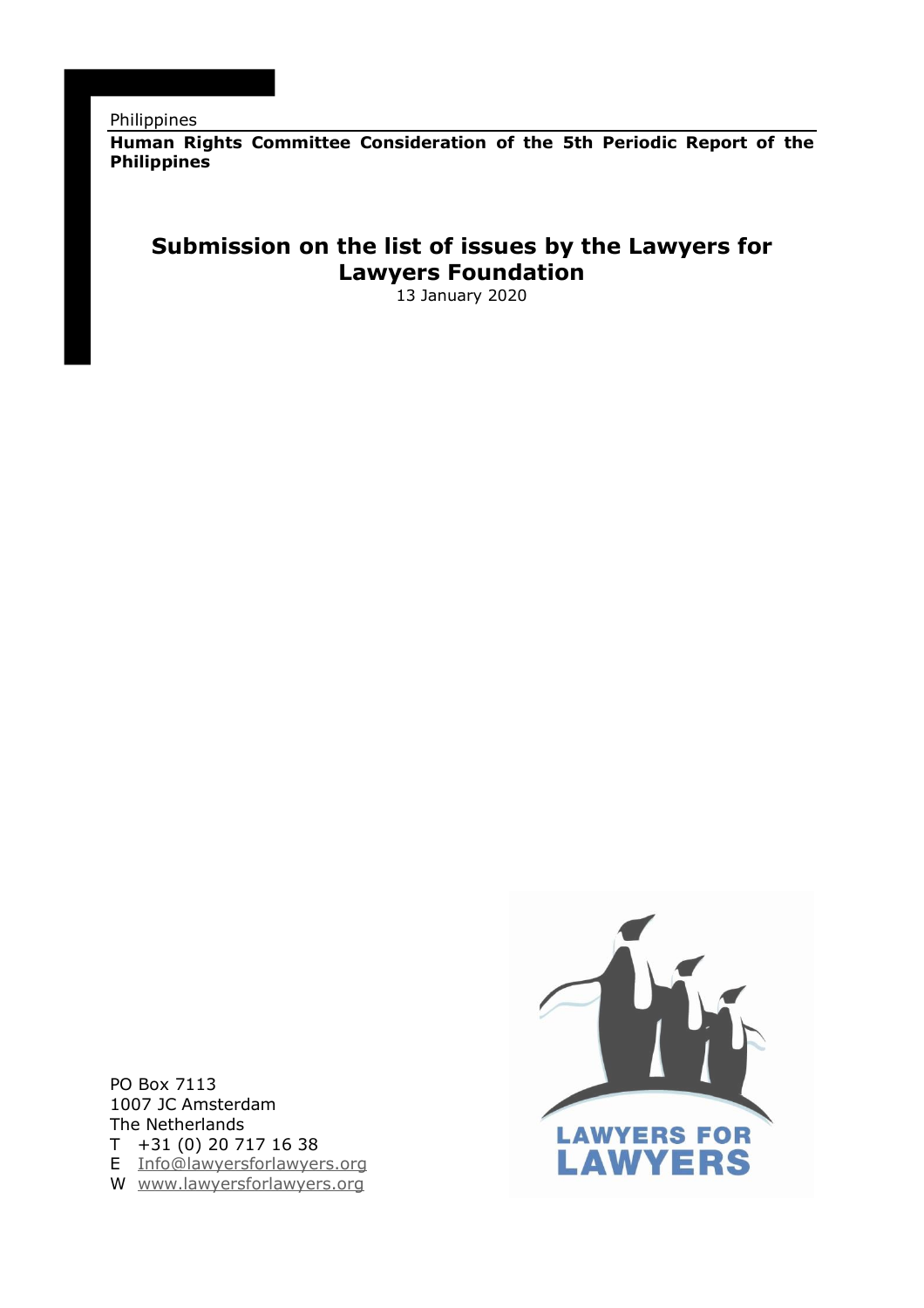# **I Introduction**

#### *Submitting Party*

- 1. Lawyers for Lawyers ('**L4L**') is an independent, nongovernmental organization, supported by contributions from private individuals and organizations related to the legal profession. Established in 1986, L4L has special consultative status with ECOSOC since 2013.<sup>1</sup>
- 2. L4L promotes and protects the independence of the legal profession through the support and empowerment of lawyers around the world who face reprisals, improper interferences, and undue restrictions, as a result of discharging their professional functions.<sup>2</sup> In so doing, we advocate for adherence to core values underpinning the legal profession, in conformity with internationally recognized human rights laws, norms and standards, including but not limited to the International Covenant on Civil and Political Rights ('**ICCPR**')<sup>3</sup> and the Basic Principles on the Role of Lawyers ('**Basic Principles**').<sup>4</sup>

#### *Concerning*

- 3. In May 2019, the Philippines submitted its fifth periodic report on its implementation of the ICCPR.<sup>5</sup> At its 128th session, the Human Rights Committee ('**the Committee'**) will adopt a List of Issues on the Philippines ('**State party**'). L4L welcomes the opportunity to contribute to the List of Issues on the State party in preparation for its fifth periodic review by the Committee. Our submission will focus on the situation of lawyers in the State party, particularly the obstacles to the independent exercise of their profession and grave violations committed against them.
- 4. The Integrated Bar of the Philippines ('**IBP**')<sup>6</sup> is the official organization for all Philippine lawyers. Membership of the IBP is mandatory. In addition to attorneys, members of the IBP also include other legal professionals, including judges and prosecutors. The IBP is a member of the International Bar Association.

#### *Methodology*

5. L4L has been closely following the situation of lawyers in the State party for over 20 years. The information for this submission is collected through ongoing desk-research, interviews and engagement with and reports from Filipino lawyers and other local and international stakeholders.

<sup>2</sup> For more information visit our website:<https://lawyersforlawyers.org/en/about-us/what-we-do/>

<sup>6</sup> For more information on the IBP visit their website: [http://www.ibp.ph/about.html.](http://www.ibp.ph/about.html)



<sup>1</sup> For more information visit our website:<https://lawyersforlawyers.org/en/about-us/>

<sup>3</sup> International Covenant on Civil and Political Rights (adopted 16 December 1966, entered into force 23 March 1976) 999 UNTS 171 ('**ICCPR**').

<sup>4</sup> Basic Principles on the Role of Lawyers, adopted by the Eight United Nations Congress on the Prevention of Crime and the Treatment of Offenders, Havana, Cuba, 27 August to 7 September 1990 ('**Basic Principles'**). <sup>5</sup> Fifth Period Report Submitted by the Philippines under Article 40 of the Convention, 31 May 2019, CCPR/C/PHL/5.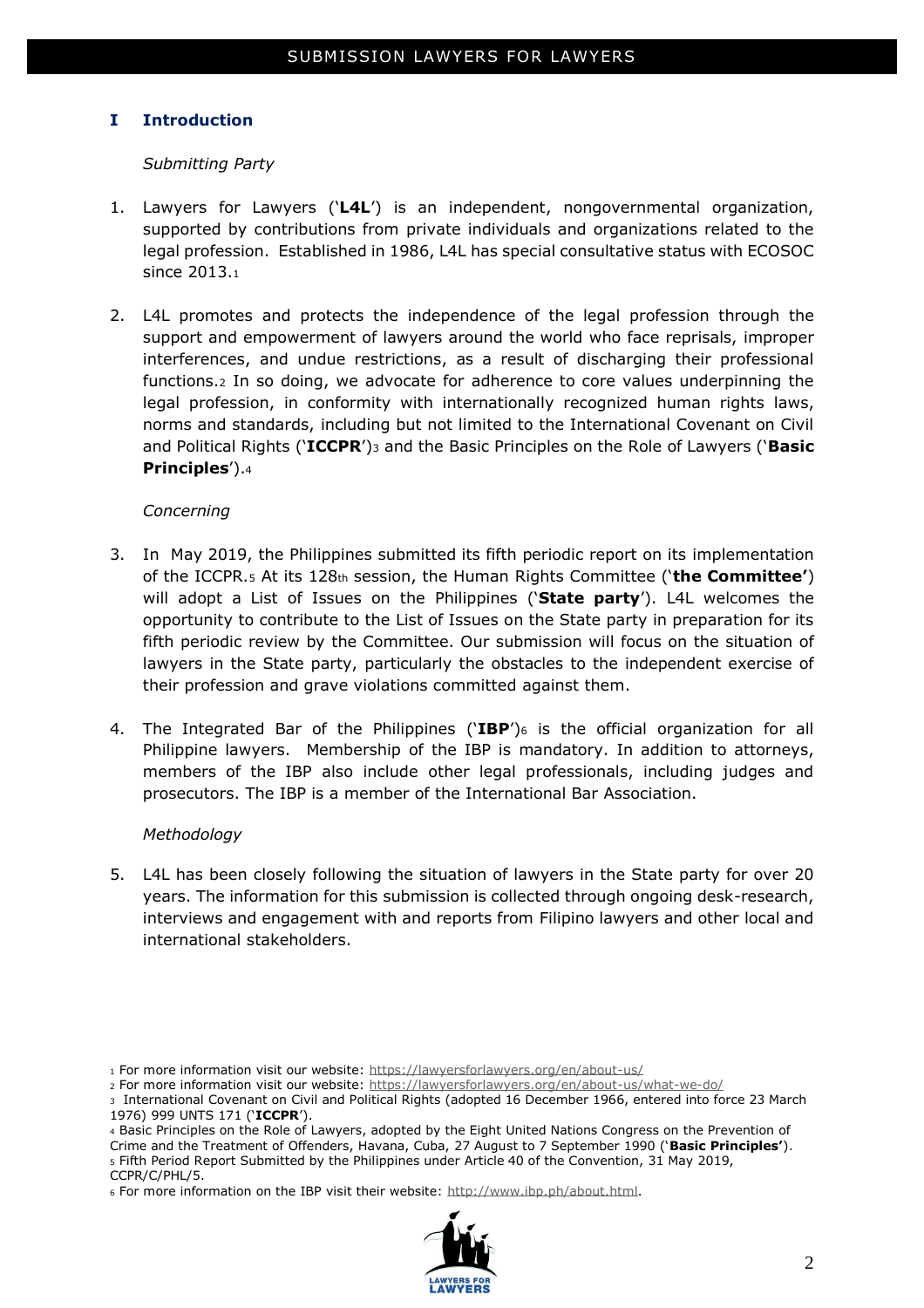#### **II Substantive Part – Implementation of the ICCPR and related issues**

*Issues of concern and suggested questions to State party*

- 6. In this submission, L4L sets out its concerns with regard to the State party's failure to comply with article 14 of the ICCPR. Based on this provision, the State party is required to uphold the right to equality before courts and tribunals as well as the right to a fair trial, which encompasses the obligation to guarantee effective access to legal services provided by an independent legal profession in accordance with the Basic Principles.<sup>7</sup>
- 7. Adherence to the Basic Principles is considered a fundamental pre-condition for the adequate protection of the human rights and fundamental freedoms to which all persons are entitled.<sup>8</sup> In its task of promoting and ensuring the proper role of lawyers, the State party should respect and take into account the Basic Principles within the framework of its national legislation and practice.<sup>9</sup>
- 8. Consequently, it is the State party's duty under the ICCPR to respect and guarantee that all persons within its jurisdiction have effective and equal access to lawyers of their own choosing, and that lawyers are able to perform their professional functions without intimidation, hindrance, harassment or improper interference from any quarter, or be threatened with sanctions for any action taken in accordance with recognized professional duties, standards and ethics.
- 9. The State party must also ensure that lawyers are adequately protected when their security is threatened because of carrying out their legitimate professional duties, and that they are not be identified with their clients or their clients' causes. In addition, the State party must recognize and respect that all communications and consultations between lawyers and their clients within their professional relationships are confidential.<sup>10</sup> The Basic Principles affirm that lawyers, like other citizens, are entitled to freedom of expression and assembly.
- 10. According to our information, however, the State party fails to fully respect and ensure the guarantees for the proper functioning of lawyers under article 14 of the ICCPR.
- 11. This submission highlights the following issues that give rise to L4L's concerns:
	- A. Interference with the independence of the legal profession
	- B. Practice of labelling of lawyers and lawyers' organizations
	- C. Surveillance of lawyers and lawyers' groups
	- D. Culture of impunity

<sup>10</sup> Human Rights Committee, General Comment No.32, CCPR/C/GC/32, paragraph 34. In particular, the Committee has stated that lawyers should also be able to "*meet their clients in private and to communicate with the accused in conditions that fully respect the confidentiality of their communications.*"<sup>10</sup> See also Principle 22 of the Basic Principles.



<sup>7</sup> Interference in the work of lawyers may lead to violations of the right to a fair trial under article 14 of the ICCPR, as has been recognized by the Committee. Human Rights Committee, General Comment No.32, CCPR/C/GC/32, paragraph 34. In particular, the Committee has stated that "*lawyers should be able to advise*  and to represent persons charged with a criminal offence in accordance with generally recognized professional *ethics without restrictions, influence, pressure or undue interference from any quarter.*" See also Declaration on the Right and Responsibility of Individuals, Groups and Organs of Society to Promote and Protect Universally Recognized Human Rights and Fundamental Freedoms, in particular article 12.

<sup>8</sup> Basic Principles, preamble, paragraph 9.

<sup>9</sup> Basic Principles, preamble, paragraph 11.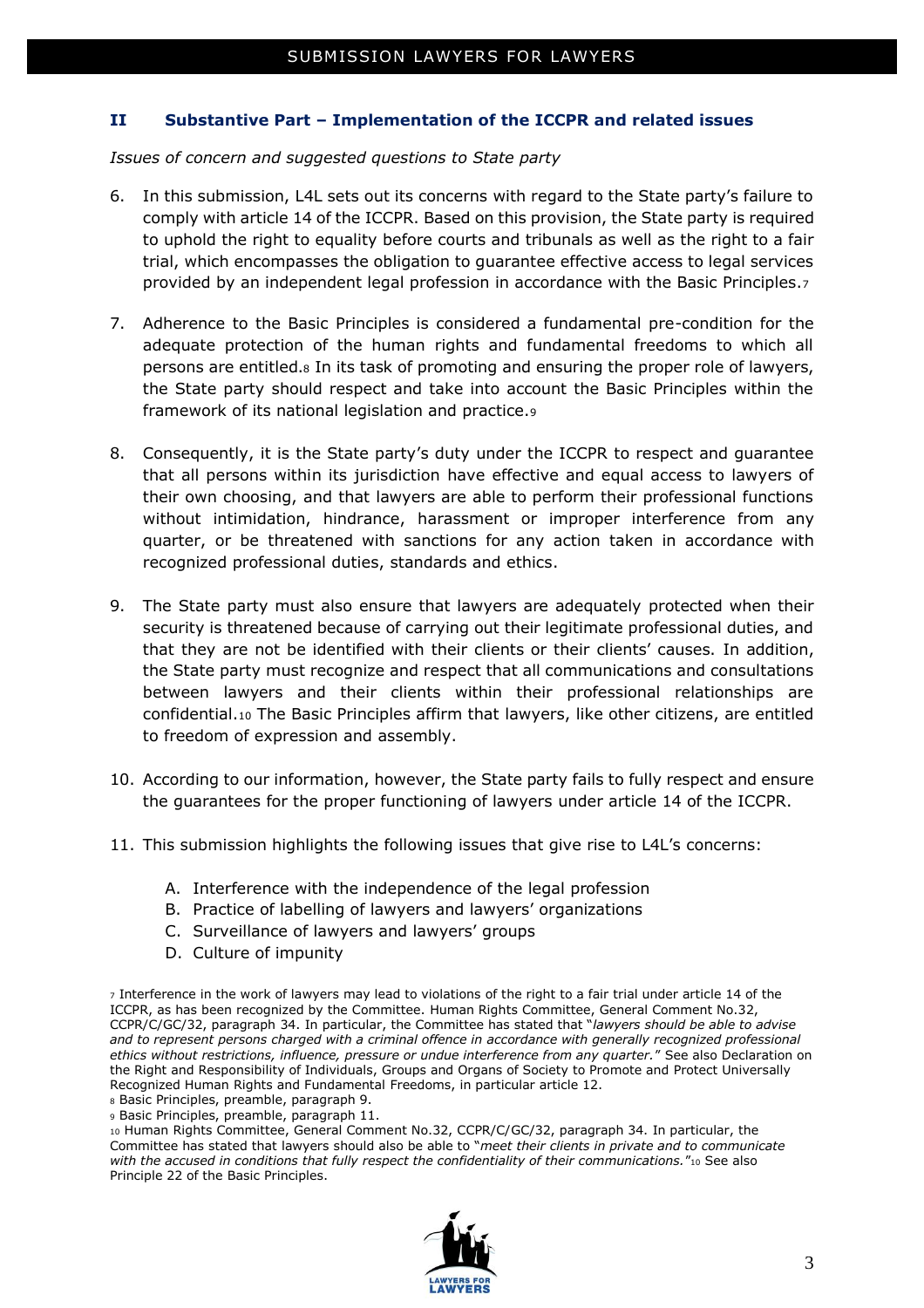- 12. As a result, the lawyers' professional rights and privileges are violated systematically. This impairs their ability to provide effective legal representation, make lawyers increasingly wary of working on sensitive cases, and consequently severely undermine the proper functioning of the rule of law and the adequate protection of rights to which all persons are entitled, including the rights to effective remedy and fair trial as well as the right to freedom from torture and other cruel, inhuman or degrading treatment or punishment. The work of lawyers is indispensable for the public confidence in the administration of justice and to ensure effective justice for all person.
- 13. In addition to the violations of their professional rights and privileges under article 14 of the ICCPR, these violations also encroaches upon other rights that lawyers, like other citizens, are entitled to, including the rights to effective remedy (article 2), life (article 6), security of person (article 9), privacy and unlawful attacks on a person's honour and reputation (article 17), and freedom of expression (article 19).
- 14. Given the vital role of lawyers in the protection of the rule of law and the protection of rights, and the fact that lawyers in the State party are specifically targeted because of their work as a lawyer, L4L would like to recommend the Committee to specifically address the position of lawyers, whenever appropriate, when reviewing the State party's implementation of the ICCPR.

# **A. Interference with the independence of the legal profession**

#### *Extrajudicial killings of and attacks against lawyers*

- 15. In paragraph 14 of its Concluding observations on the fourth periodic report of the State party of 13 November 2012 ('**Concluding observations'**), the Committee expressed its concern at the continued perpetration of extrajudicially killings in the State party and stated that the Philippines "*should take necessary measures to prevent extrajudicial killings*.<sup>11</sup> As of today, however, the extrajudicial killings of lawyers continue unabated. Lawyers in the State party are also subject to (death) threats, intimidation and other acts of harassment. Although the position of lawyers has been problematic for a longer period of time, $12$  the issues have intensified since President Duterte took office on 30 June 2016. Between 1 July 2016 and 5 September 2019, at least 44 legal professionals were extrajudicially killed, including 24 practicing lawyers.13 Eight other legal professionals survived attacks on their life.14
- 16. Most killings and attacks of lawyers took place as a result of discharging professional duties or are believed to be otherwise work-related. They take place in the context of the State party's continued counterinsurgency program and the so called 'war on drugs' that officially began on 1 July 2016. Especially at risk are lawyers representing

<sup>11</sup> Human Rights Committee, Concluding Observations on the Fourth Periodic Report of the Philippines, adopted by the Committee at its 106th session (15 October – 2 November 2012), CCPR/C/PHL/CO/4, paragraph 14. <sup>12</sup> In 2006 and 2008, L4L conducted fact finding missions to look into the killing and harassment of lawyers in the Philippines. The reports are available on L4L's website: [https://lawyersforlawyers.org/factfinding-missies/.](https://lawyersforlawyers.org/factfinding-missies/) See also the petition initiated by L4L in the context of the Day of the Endangered Lawyer of 24 January 2015: <https://lawyersforlawyers.org/wp-content/uploads/Petition-Day-of-Endangerd-Lawyer-2015-1.pdf> <sup>13</sup> See for complete list L4L's website: [https://lawyersforlawyers.org/wp-content/uploads/2020/01/List-of-](https://webmail.aova.nl/owa/redir.aspx?REF=lvo__5zMFd7LIlX0cIuRXNtOjazY5BM6HgTxKiY-3JFa49ZBaJjXCAFodHRwczovL2xhd3llcnNmb3JsYXd5ZXJzLm9yZy93cC1jb250ZW50L3VwbG9hZHMvMjAyMC8wMS9MaXN0LW9mLWxhd3llcnMtd2hvLXdlcmUta2lsbGVkLWluLXRoZS1QaGlsaXBwaW5lcy1zaW5jZS1KdWx5LTIwMTZmbi5wZGY.)

[lawyers-who-were-killed-in-the-Philippines-since-July-2016fn.pdf](https://webmail.aova.nl/owa/redir.aspx?REF=lvo__5zMFd7LIlX0cIuRXNtOjazY5BM6HgTxKiY-3JFa49ZBaJjXCAFodHRwczovL2xhd3llcnNmb3JsYXd5ZXJzLm9yZy93cC1jb250ZW50L3VwbG9hZHMvMjAyMC8wMS9MaXN0LW9mLWxhd3llcnMtd2hvLXdlcmUta2lsbGVkLWluLXRoZS1QaGlsaXBwaW5lcy1zaW5jZS1KdWx5LTIwMTZmbi5wZGY.) <sup>14</sup> <https://lawyersforlawyers.org/en/joint-call-by-international-legal-community-protect-filipino-lawyers/>

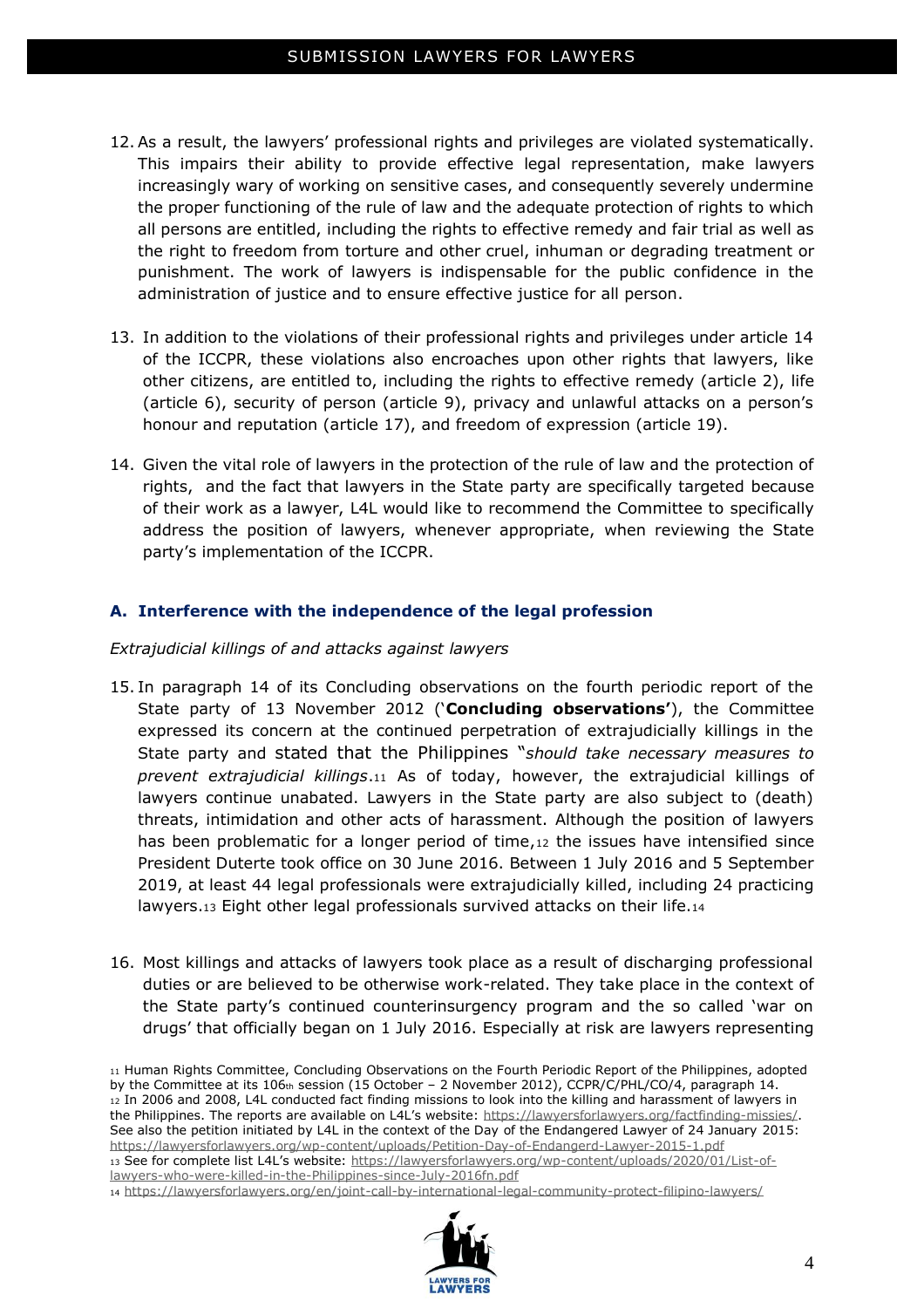# SUBMISSION LAWYERS FOR LAWYERS

people accused of terrorist or drug related crimes, or government critics, such as journalists, political opposition leaders, and human rights defenders. Lawyers providing legal representation in high-profile cases impacting established interests, such as land reform or lawyers taking part in public discussion about human rights issues, also face reprisals.<sup>15</sup> This is illustrated by the following examples:

i. Murder of Atty. Rogelio Bato Jr.

On 23 August 2016, Atty. Rogelio Bato Jr. was shot dead by unidentified gunmen. Bato was representing Albuera Mayor Rolando Espinosa Sr. and his son Kerwin Espinosa, who was being suspected of drug trafficking and other drugs related activities. Bato has reportedly been confirmed by the Philippine National Police ("PNP") as being on its drugs watch list.<sup>16</sup>

ii. Murder of Atty. Benjamin Ramos

On 6 November 2018, Benjamin Ramos was shot and killed by two unidentified men. Ramos was a prominent human rights' lawyer in Negros. He represented victims of human rights abuses on a pro bono basis, including peasants, environmentalists, activists, political prisoners, and victims of enforced disappearances and extrajudicial killings. Before his death, Ramos was representing the families of nine farmers who were killed by unidentified armed men on 18 October 2018, after joining a protest on a sugarcane plantation in Sagay City, Negros Occidental Province and he was dealing with other cases relating to poor clients whose families had reportedly been targeted by the police, soldiers, and death squads associated with the State party's 'war on drugs'. According to our information, Ramos had received numerous death threats before the deadly attack. Ramos was also a founder of the National Union of People's Lawyers ('**NUPL**') and the Secretary General of its Chapter in Negros Occidental Province.<sup>17</sup>

iii. Murder of Atty. Anthony Trinidad

On 23 July 2019, Anthony Trinidad was killed in an attack by unidentified motorcycle-riding men in Guihulngan City in Negros Oriental. Prior to being attacked, Trinidad had been receiving death threats in connection to the cases he was handling, some of which are that of political prisoners in the region.<sup>18</sup>

<sup>15</sup> Concerned with the sharp deterioration of the human rights situation, eleven UN human rights experts, in a 7 June 2019 press release, called on the UN Human Rights Council to establish an independent investigation into human rights violations committed in the Philippines. "*Instead of* [the Government] *sending a strong message that these killings and harassment are unacceptable, there is a rising rhetoric against independent voices in the country and ongoing intimidation and attacks against voices who are critical of the government, including independent media, human rights defenders, lawyers and journalists,*" the experts said. United Nations Human Rights Experts Communication, available at:

<sup>18</sup> See also L4L's website: [https://lawyersforlawyers.org/letter-on-murder-of-atty-trinidad/.](https://lawyersforlawyers.org/letter-on-murder-of-atty-trinidad/)



[https://www.ohchr.org/EN/NewsEvents/Pages/DisplayNews.aspx?NewsID=24679&LangID=E.](https://www.ohchr.org/EN/NewsEvents/Pages/DisplayNews.aspx?NewsID=24679&LangID=E)

<sup>16</sup> [https://www.manilatimes.net/2016/08/25/news/regions/justice-for-girl-killed-with-lawyer/282087/282087/.](https://www.manilatimes.net/2016/08/25/news/regions/justice-for-girl-killed-with-lawyer/282087/282087/)

<sup>17</sup> See also L4L's website: [https://lawyersforlawyers.org/lawyer-benjamin-ramos-shot-and-killed/.](https://lawyersforlawyers.org/lawyer-benjamin-ramos-shot-and-killed/)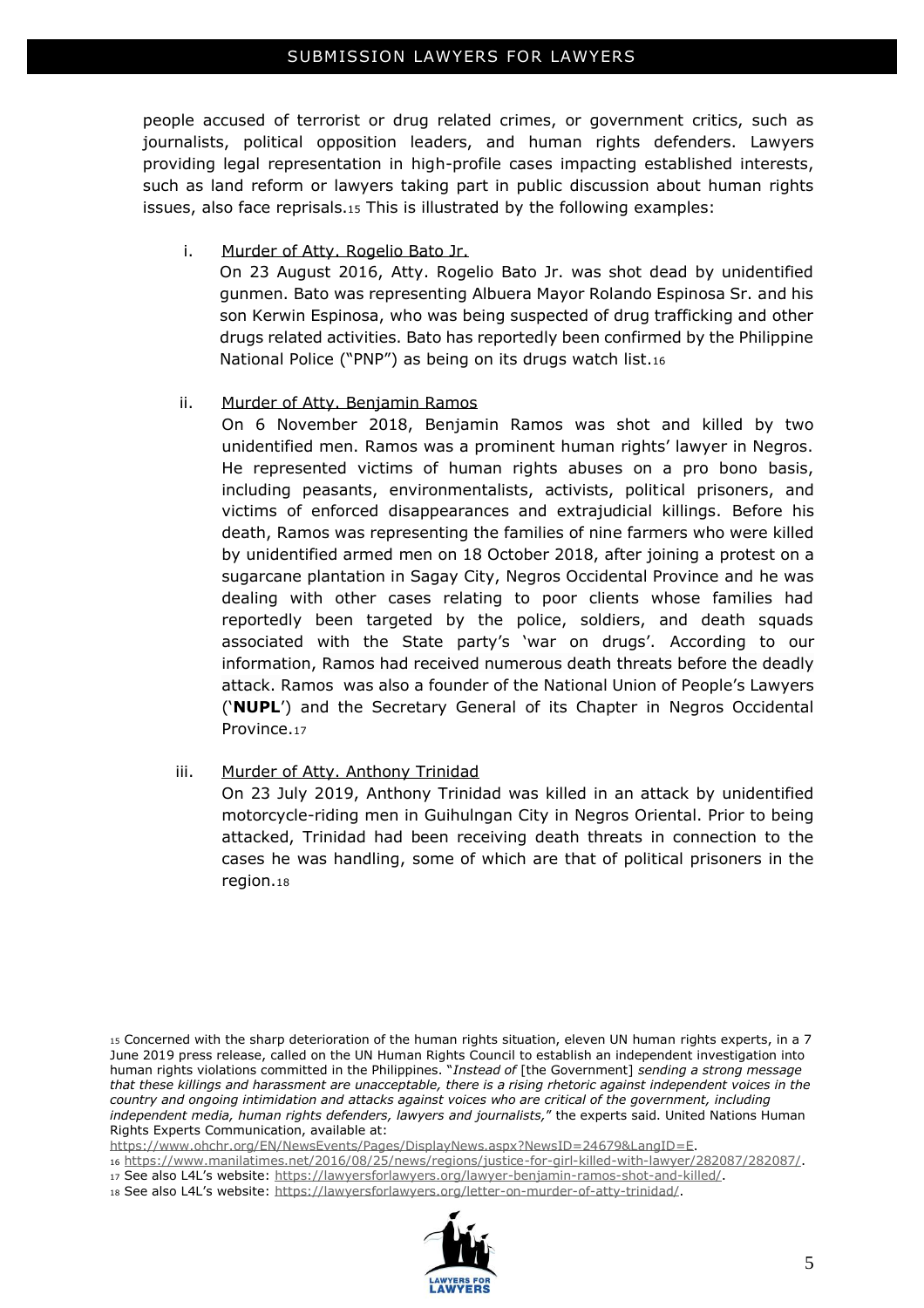#### **B. The practice of labelling**

- 17. Another reason for L4L's concerns is the so-called labelling or 'red-tagging' of lawyers and lawyers' groups in connection with the clients they are representing and/or the type of cases they are working on. Red-tagging has been described in the State party as the act of publicly branding individuals, organizations or institutions as 'communists', 'leftists', or 'terrorists', regardless of their actual beliefs or affiliations, and is used as a strategy against those who are critical and perceived to be 'enemies' of the State party. Especially lawyers representing persons who are accused of terrorist-, rebellion-, or drugs-related crimes, or who have been critical to the State party's policies or behavior, such as journalists, political opposition leaders, and human rights defenders, are targeted. In the context of the State party's 'war on drugs' and counterinsurgency programs, lawyers who are identified with their clients or their clients' cause, may appear on so-called 'drugs lists' or military 'hit lists' drawn up by local officials, members of the policy or of the military, and there is no opportunity to be removed from those lists.
- 18. Atty. Ramos, for example, was listed in a public poster of so-called personalities of the underground armed movement by the Philippine police in April 2018 and Atty. Trinidad also had been tagged as a supporter of communists rebels on Negros Island. Months before he was killed, Atty. Trinidad's name was said to be included in a 'hit list' of an alleged anti-communist group called Kawsa Guilhulnganon Batok Komunista (KAGUBAK). The practice of labelling is also illustrated by the following examples:
	- i. Labelling of Atty. Catherine Dannug-Salucon

Catherine Dannug-Salucon is one of the founding members of NUPL and has been taking on high profile cases, including the defense of several political detainees as well as cases related to various mass and people's organizations. Dannug-Salucon is reportedly incorporated in the Filipino military's Watch List of so- called 'Communist Terrorist' supporters providing legal services. The Regional Intelligence Division of the Philippine National Police (PNP) has allegedly ordered a background investigation into whether Dannug-Salucon is a 'Red Lawyer'. These issues are particularly concerning in view of the killing of Dannug-Salucon's paralegal William Bugati in 2014.<sup>19</sup>

ii. Labelling of Atty. Jobert Pahilga

Atty. Jobert Pahilga who is based both in Antique province and Metro Manila was threatened by members of the police not to take up human rights and drugs cases. In October 2018, he was warned to be "extra careful". Recently, his name was added in a list prepared by the State-party's Task Force to End the Local Communist Armed Conflict<sup>20</sup> (TF-ELCAC)- Palawan of alleged CPP-NPA-NDF personalities operating in the province. Pahilga represented two organizations - Plorm and Anakpawis - of workers and peasants who

<sup>19</sup> See also L4L's website: [https://lawyersforlawyers.org/wp-content/uploads/Open-letter-President-Aquino-23-](https://lawyersforlawyers.org/wp-content/uploads/Open-letter-President-Aquino-23-4-14.pdf) [4-14.pdf](https://lawyersforlawyers.org/wp-content/uploads/Open-letter-President-Aquino-23-4-14.pdf)

<sup>20</sup> Created in December 2018 under Executive Order 70 <https://www.officialgazette.gov.ph/2018/12/04/executive-order-no-70-s-2018/>

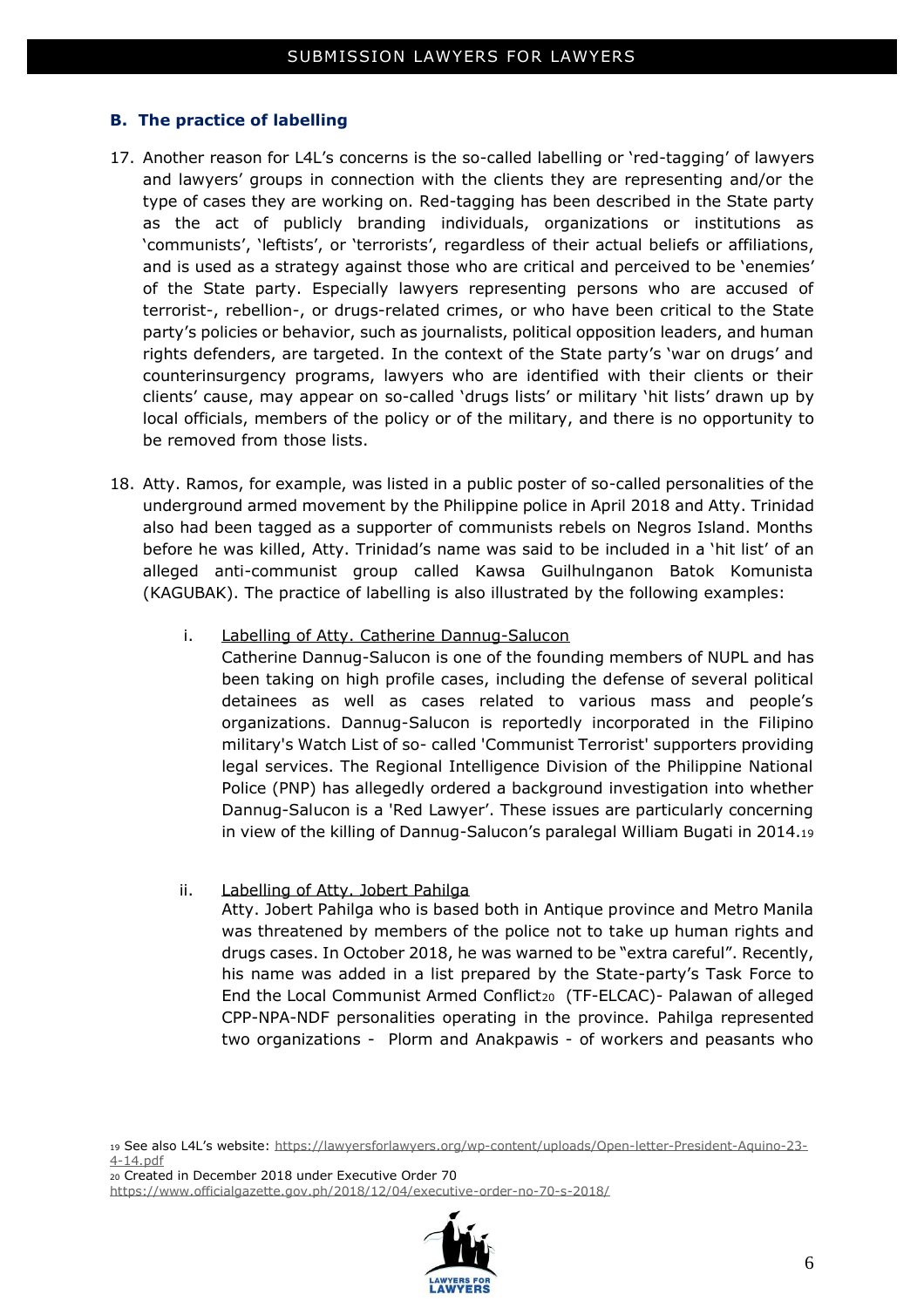are standing up for their land and labour rights. These organizations were also tagged as communist fronts by TF-ELCAC Palawan.<sup>21</sup>

- iii. Association Matrix In April 2019, newspapers received a document titled "Association Matrix Between BIKOY and Ellen Tordesillas'. It shows links between alleged communist rebels suspected to purport a plot to oust President Duterte. Among the accused were several lawyers from the NUPL.<sup>22</sup>
- 19. The practice of labelling combined with the culture of impunity has been identified by national and international fact-finding commissions<sub>23</sub> as one of the main root causes of extrajudicial killings in the State party in the past.

### **C. Surveillance of lawyers and lawyers groups**

- 20. In paragraph 15 of its Concluding observations, the Committee expressed its concern at reports that human rights defenders and political dissidents are often subjected to surveillance by law enforcement personnel. The Committee also noted that the State party "*should take appropriate measures to protect the rights of human rights defenders and political dissidents and ensure that any surveillance programmes for purposes of State security are compatible with article 17 of the Covenant*."<sup>24</sup>
- 21. According to our information, lawyers in the State party are still subject to surveillance. In addition, the NUPL reported that its national office 'has been put on increased surveillance by armed men in civilian clothes'.<sup>25</sup>

# **D. Culture of Impunity**

- 22. In paragraph 14 of its Concluding observations, the Committee stated that the State party should ensure that alleged perpetrators of extrajudicial killings '*are effectively investigated, prosecuted and, if convicted, punished with appropriate sanctions, and that the victims' families are adequately compensated*'.
- 23. There is no indication, however, that the State party has conducted prompt, full and thorough investigations in response to the attacks and killings of lawyers described above. There are only a few perpetrators identified and prosecuted. To date, none of these perpetrators has been convicted.<sup>26</sup>
- 24. The effects of impunity are amplified by the expressions of support of violence against lawyers outed by senior officials of the State party. Michelle Bachelet, the United Nations High Commissioner for Human Rights noted that this "*creates a very real risk*

<sup>21</sup> SUBMISSION TO THE OHCHR FOR HRC REPORT 41/2 BY THE NATIONAL UNION OF PEOPLES' LAWYERS (PHILIPPINES) 9 DECEMBER 2019

<sup>22</sup> See also L4L's website: [https://lawyersforlawyers.org/filipino-lawyers-at-risk-by-state-tagging/.](https://lawyersforlawyers.org/filipino-lawyers-at-risk-by-state-tagging/)

<sup>23</sup> See footnote 12 above

<sup>24</sup> Idem, paragraph 15.

<sup>25</sup> Submission to the OHCHR for the HRC Report 41/2 by the National Union of Peoples' Lawyers (Philippines) – 9 December 2019.

<sup>26</sup> United Nations Human Rights Experts Communication, available at: [https://www.ohchr.org/EN/NewsEvents/Pages/DisplayNews.aspx?NewsID=24679&LangID=E.](https://www.ohchr.org/EN/NewsEvents/Pages/DisplayNews.aspx?NewsID=24679&LangID=E)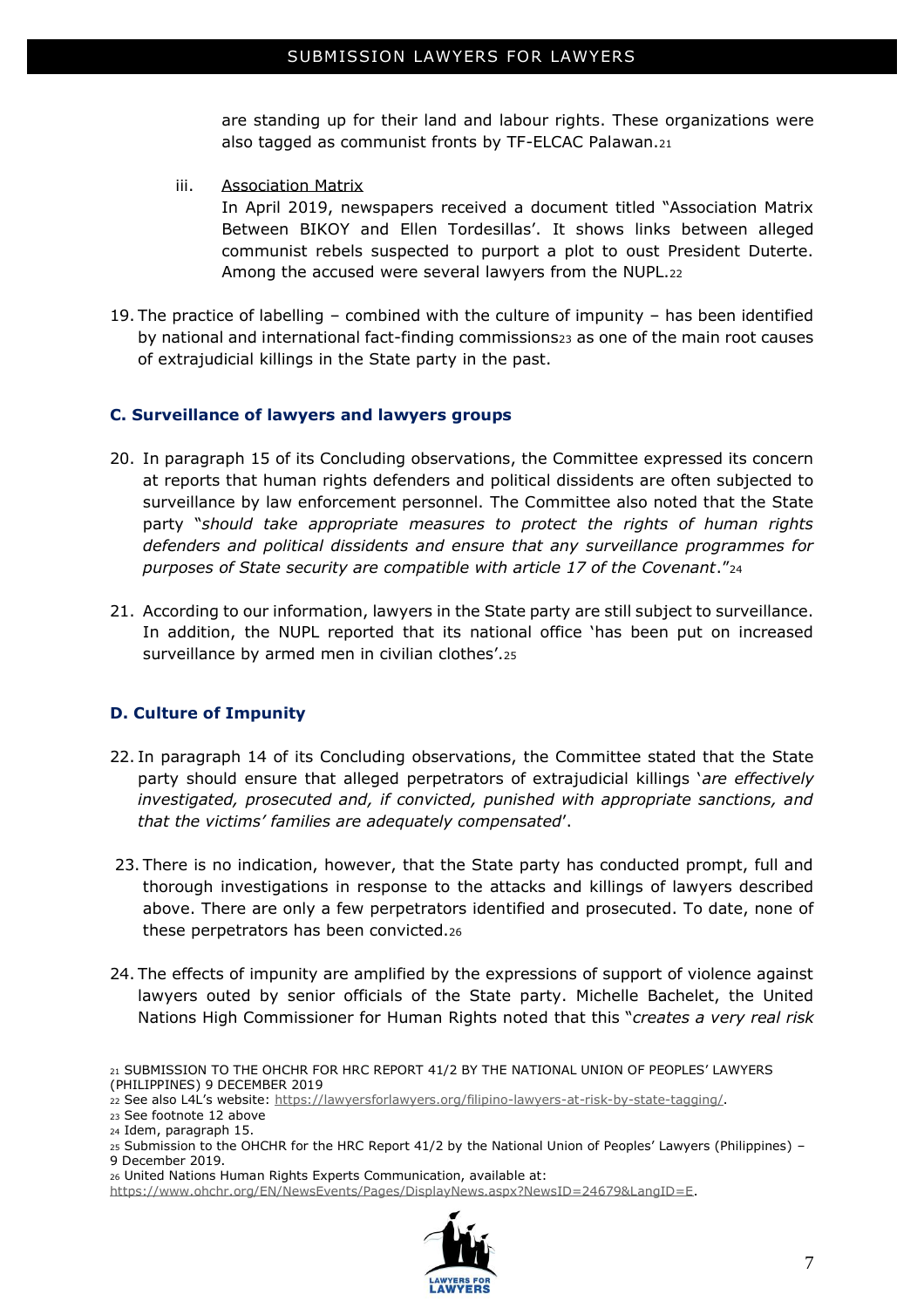*of violence against them.*"<sup>27</sup> The following examples sketch the statements of endorsement of violence by government officials:

i. Comments President Duterte

Reportedly, President Duterte actively engaged in the act of 'red-labelling' as well as identifying lawyers with their clients and their clients' clauses.28For example, in August 2017, Duterte told the national police not to be discouraged by human rights lawyers and stated that "[i]*f they* [lawyers] *are obstructing justice, you shoot them.*"<sup>29</sup>

ii. Comments former police chief of Albuera After the brutal killing of lawyer Jonah John Ungab – who represented alleged drug offenders – the former police chief of Albuera stated that the Government should "*only express condemnation for the killing of lawyers who have done good.*"<sup>30</sup>

#### **III Conclusions and recommended questions**

- 25. According to our information, the State party fails to fully respect and ensure the guarantees for the proper functioning of lawyers under article 14 of the ICCPR. As a result, the lawyers' professional rights and privileges are violated systematically. This impairs their ability to provide effective legal representation, make lawyers increasingly wary of working on sensitive cases, and consequently severely undermine the proper functioning of the rule of law and the adequate protection of rights to which all persons are entitled, including the rights to effective remedy and fair trial as well as the right to freedom from torture and other cruel, inhuman or degrading treatment or punishment. The work of lawyers is indispensable for the public confidence in the administration of justice and to ensure effective justice for all person.
- 26. In addition to the violations of their professional rights and privileges under article 14 of the ICCPR, these violations also encroaches upon other rights that lawyers, like other citizens, are entitled to, including the rights to effective remedy (article 2), life (article 6), security of person (article 9), privacy and unlawful attacks on a person's honour and reputation (article 17), and freedom of expression (article 19).
- 27. Given the vital role of lawyers in the protection of the rule of law and the protection of rights, and the fact that lawyers in the State party are specifically targeted because of their work as a lawyer, L4L would like to recommend the Committee to specifically address the position of lawyers, whenever appropriate, when reviewing the State party's implementation of the ICCPR.

<sup>30</sup> See NY Bar Association, 'Letter to President Duterte Concerning Attacks on Legal Professionals', available at:

[https://www.nycbar.org/member-and-career-services/committees/reports-listing/reports/detail/letter-to](https://www.nycbar.org/member-and-career-services/committees/reports-listing/reports/detail/letter-to-president-duterte-concerning-attacks-on-legal-professionals)[president-duterte-concerning-attacks-on-legal-professionals.](https://www.nycbar.org/member-and-career-services/committees/reports-listing/reports/detail/letter-to-president-duterte-concerning-attacks-on-legal-professionals)



<sup>27</sup> Openings statement by UN High Commissioner for Human Rights Michelle Bachelet, available at:

[https://www.ohchr.org/EN/NewsEvents/Pages/DisplayNews.aspx?NewsID=24724&LangID=E.](https://www.ohchr.org/EN/NewsEvents/Pages/DisplayNews.aspx?NewsID=24724&LangID=E) <sup>28</sup> See e.g.: [https://newsinfo.inquirer.net/852028/duterte-warns-drug-lords-lawyers.](https://newsinfo.inquirer.net/852028/duterte-warns-drug-lords-lawyers)

<sup>29</sup> See website NY Times: [https://www.nytimes.com/2018/11/07/world/asia/philippine-lawyer-duterte.html.](https://www.nytimes.com/2018/11/07/world/asia/philippine-lawyer-duterte.html)